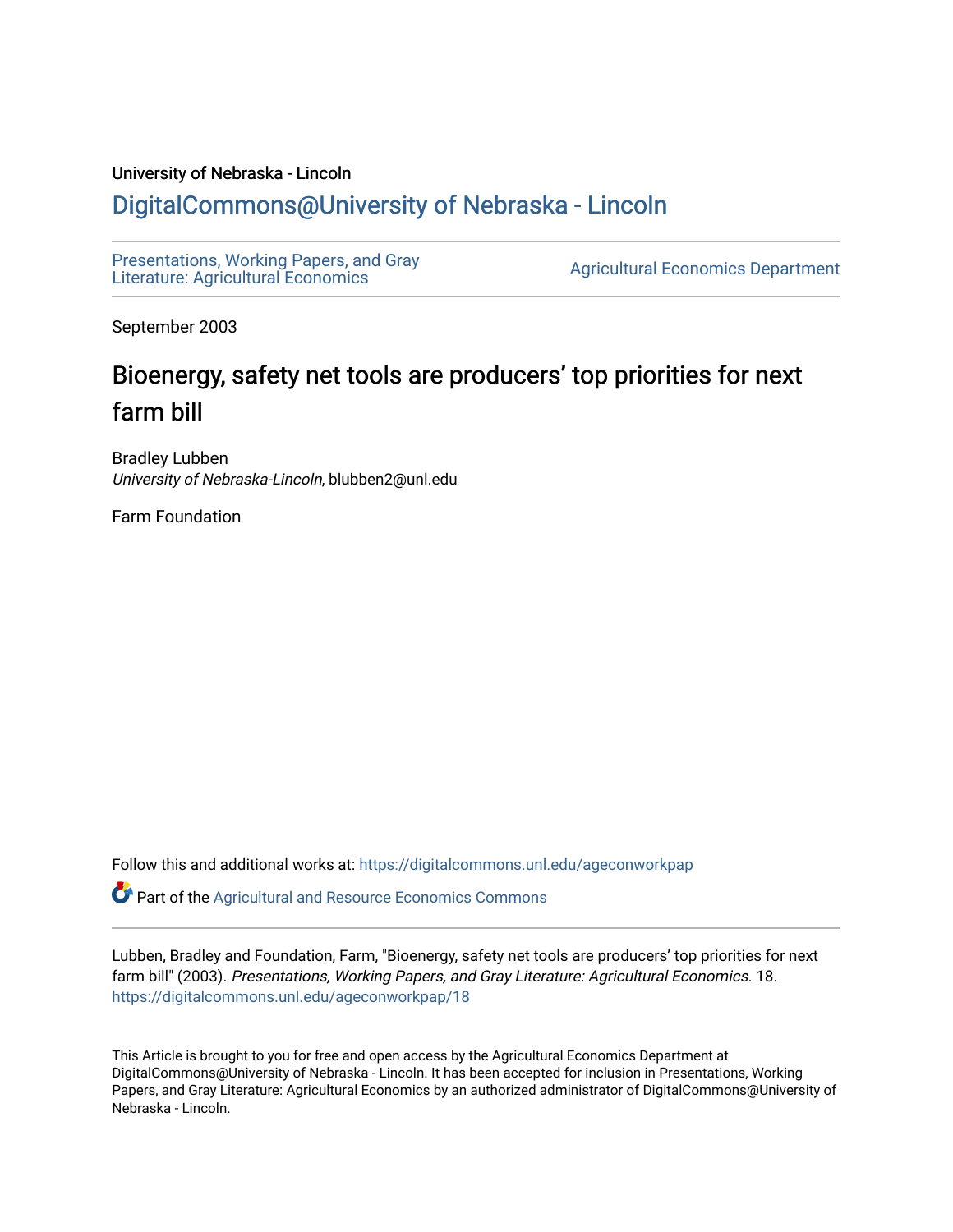

1301 West 22nd Street, Suite 615 Oak Brook, Illinois 60523-2197 Phone: (630) 571-9393 Fax: (630) 571-9580 Internet: www.farmfoundation.org

### **FOR IMMEDIATE RELEASE**

# *Bioenergy, safety net tools are producers' top priorities for next farm bill*

WASHINGTON, D.C. Sept. 13, 2006: Bioenergy and the structure of safety net programs are of high interest to farmers and ranchers as the next farm bill is debated, according to more than 15,000 farmers and ranchers in 27 states surveyed by Farm Foundation's National Public Policy Education Committee (NPPEC).

Producers ranked renewable energy, enhancing opportunities for small and beginning farmers, and assuring a safe and affordable food supply as their top three goals for the next farm bill. "All the goals presented to producers to rank were decades-old rationales for farm programs with the exception of bioenergy, an issue that has seen explosive growth in recent years," says Dr. Brad Lubben of the University of Nebraska, who chaired the task force conducting the National Agricultural, Food and Public Policy Preference Survey.

Bioenergy production incentives, followed closely by food safety programs, head the list of programs producers would target for new or reallocated funding. When asked to rank existing programs that should continue to receive funding, farmers and ranchers put disaster assistance programs at the top of the list, followed closely by other safety net tools and some conservation programs.

"This suggests that the next farm bill debate may include extensive discussion over expansion of the existing energy title, and debate over the interests and objectives of safety net programs, perhaps moving toward a single, wider safety net rather than a commodity-specific one," says Lubben.

A survey of producer preferences has been supported by Farm Foundation prior to every farm bill debate for at least 20 years. "The survey is designed to address policy alternatives and identify underlying policy goals and budget priorities," according to Farm Foundation President Walter Armbruster. "The survey offers public and private decision makers an overview of farmers' and ranchers' priorities for the next farm bill legislation."

In addition to members of Farm Foundation's National Public Policy Education Committee, faculty from Land Grant universities and staff of the state offices of the National Agricultural Statistics Service comprised the survey team. The 27 states where producers were surveyed represent 60 percent of all U.S. farms and ranches. The survey included national, as well as regional and state-specific questions.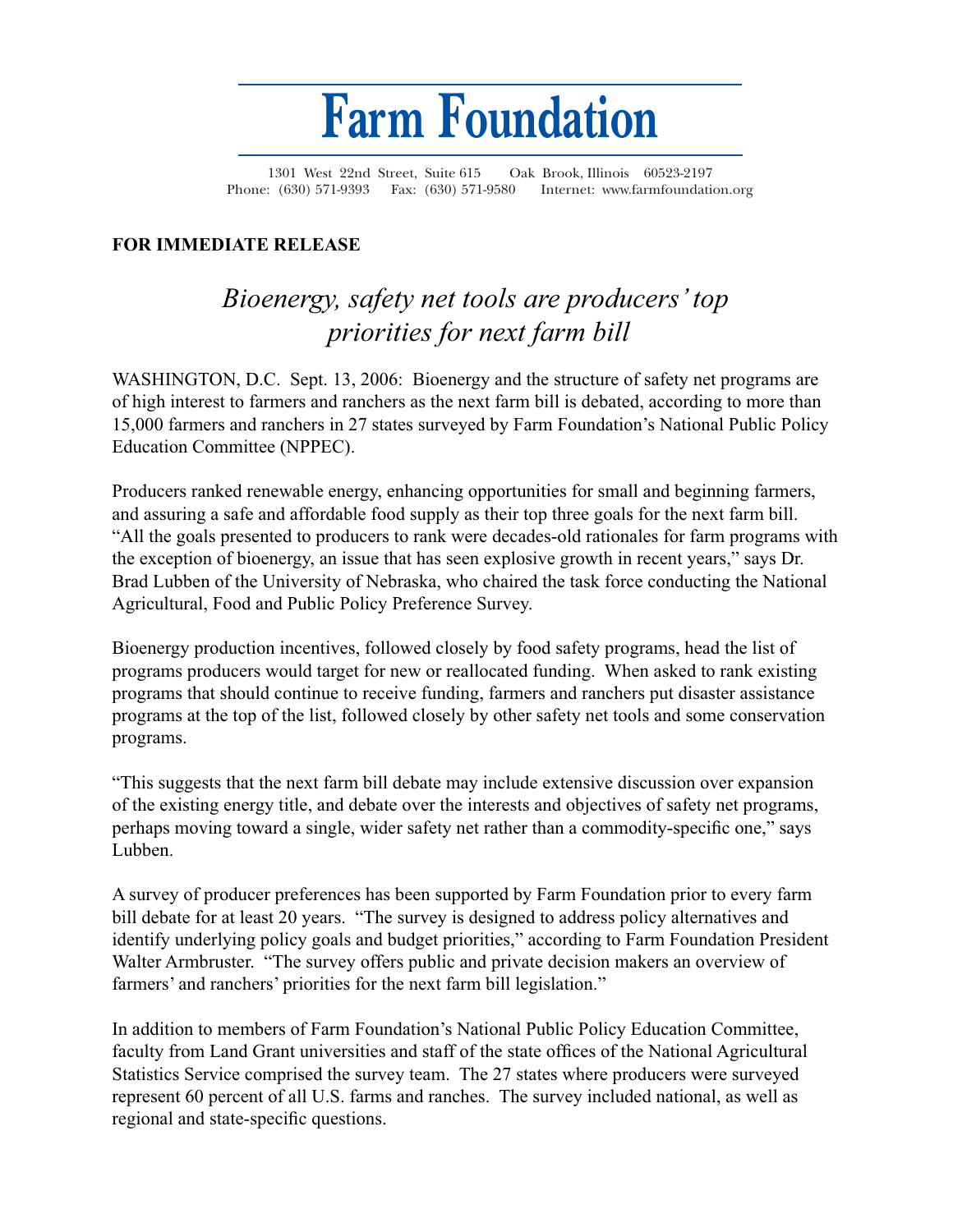After disaster assistance and crop insurance, the priorities for existing programs that survey respondents think should receive continued funding in the next farm bill are working land conservation programs, marketing loans, direct payments and countercyclical payments.

"While reducing risk and enhancing farm income were not the highest farm bill goals, the farm income safety net was the number one existing program area for continued support among commercial-scale agricultural producers," Lubben reports. "The existing three-part safety net—direct payments, countercyclical payments and marketing loans—is only part of a larger five-part safety net that includes crop insurance and disaster assistance, which historically have not been part of the farm bill. We may see debate on a formal title to address this larger safety net and what seem like annual calls for disaster assistance."

Producers with medium- to large-size operations placed a high priority on the safety net, while producers with smaller operations placed a higher priority on working land conservation programs. "Small farms likely see a larger potential benefit from conservation programs than from existing commodity programs," says Lubben. "This difference in priorities may further the debate over program payments and recipients, as well as the creation of different programs for different types or sizes of farms."

Support payments tied to farm income, biosecurity incentives, farm savings account incentives and traceability and certification programs also received producer support for new or reallocated funds.

Here are other key findings of the survey:

- Payment limits enjoy support among all categories of farms, but support is greater among small farms than large farms.
- Producers surveyed in seven states favor a fruit and vegetable support program but not necessarily one modeled on traditional commodity programs. Instead they prioritize disaster assistance, crop insurance and block grants for state programs.
- Respondents support technical and financial assistance to address conservation goals, particularly water quality and soil erosion control measures. Producers value continued support for the Conservation Reserve Program (CRP) and the Conservation Security Program (CSP).
- Respondents support free trade negotiations and expanded trade opportunities. However, they also favor comprehensive negotiations that include food safety, labor and conservation issues. They favor negotiations that focus on domestic policy goals ahead of trade policy goals.
- Producers favor country of origin labeling and prefer mandatory labeling over voluntary labeling. Producers support mandatory animal identification programs. They also favor BSE testing, with preference for voluntary guidelines for testing by industry rather than government-mandated programs.
- When asked about the expected future transition of their farm or ranch, more than 50 percent expected the transition would be to a family member.
- Producers surveyed in three states supported agricultural credit programs, putting the highest priority on beginning farmer programs.

Producers were surveyed in the following states: Alabama, Arizona, Colorado, Florida, Georgia,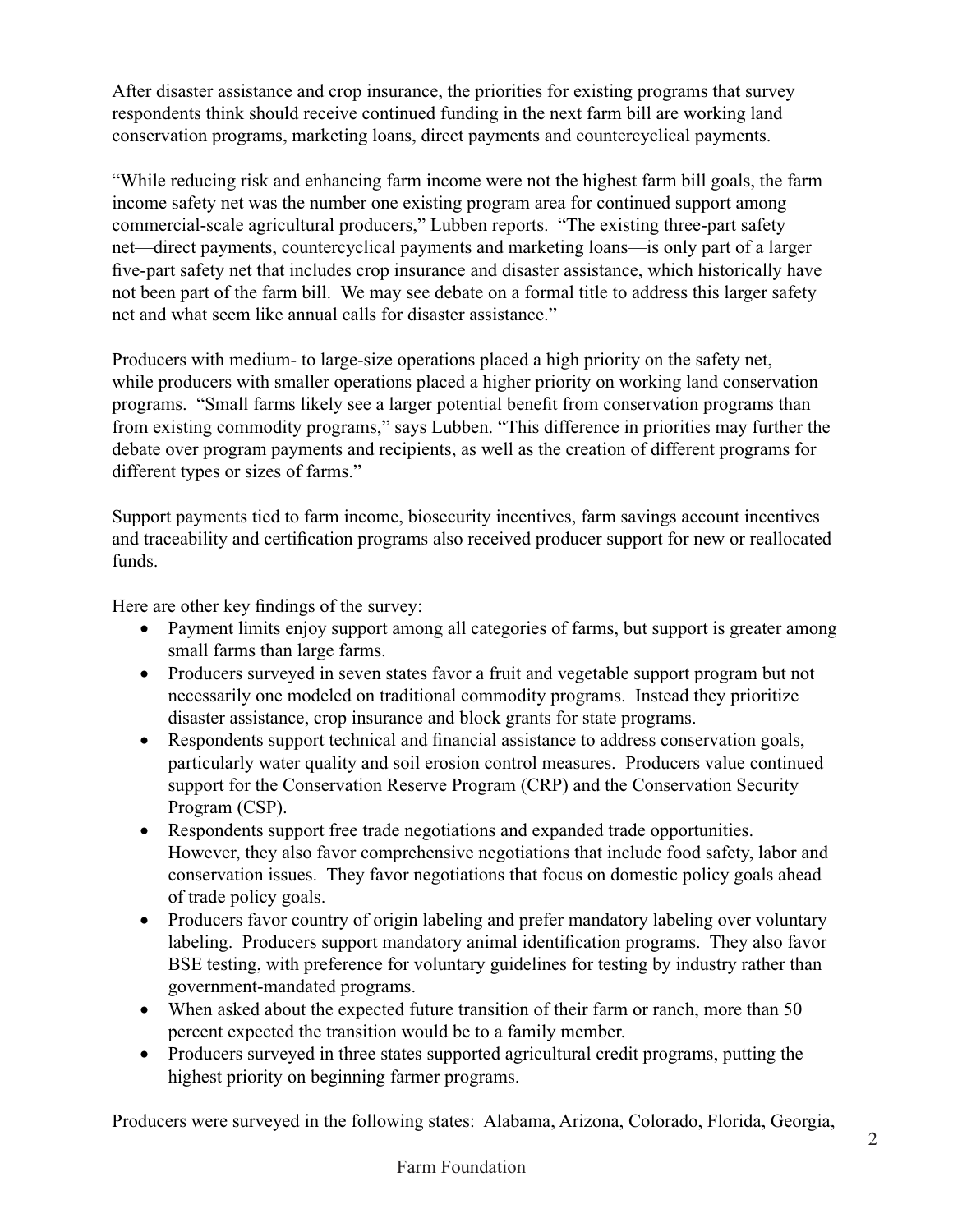Idaho, Illinois, Iowa, Kansas, Maryland, Michigan, Missouri, Montana, Nebraska, New Jersey, New York, North Carolina, Ohio, Oregon, Pennsylvania, South Dakota, Texas, Utah, Vermont, Washington, Wisconsin and Wyoming.

Farm Foundation also sponsors a parallel project to make educational materials available on alternatives for addressing the entire range of topics covered under the farm bill. Those materials will be available later this year.

A limited number of print copies of the survey report are available. The report is also posted on the Farm Foundation Web site, *www.farmfoundation.org.*

Farm Foundation works as a catalyst, bringing together producers, industry leaders, interest groups, government officials and academics to address economic and public policy issues facing agriculture, the food system and rural communities. Farm Foundation has a 73-year history of objectivity. The Foundation does not lobby or advocate positions.

#### *For more information:*

Brad Lubben, University of Nebraska, (402) 472-2235 Mary Thompson, Director of Communications, Farm Foundation, (630) 571-9393

### **Here are the lead contacts for the survey in each of the 27 participating states:**

*Alabama*  James Novak, Auburn University P: (334) 844-3512 E: jnovak@acesag.auburn.edu

*Arizona*  Russell Tronstad, University of Arizona P: (520) 621-2425 E: tronstad@ag.arizona.edu

*Colorado*  James Pritchett Colorado State University P: (970) 491-5496 E: James.Pritchett@ColoState.edu

*Georgia*  Nathan Smith, University of Georgia P: (229) 386-3512 E: nathans@uga.edu

*Florida* Rodney Clouser, University of Florida P: (352) 392-1826 x303 E: rclouser@ufl.edu

*Idaho* Paul Patterson, University of Idaho P: (208) 529-8376 E: ppatterson@uidaho.edu